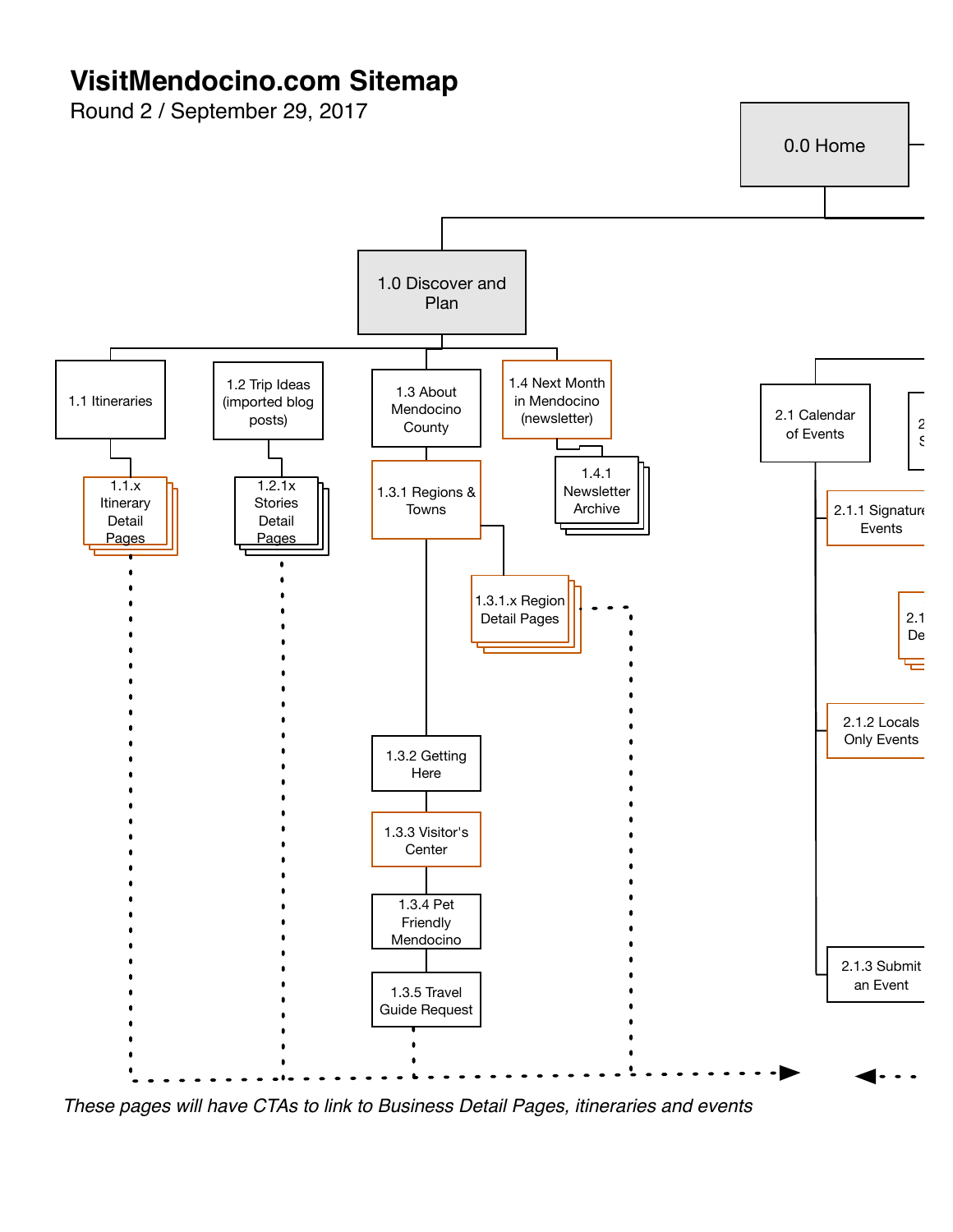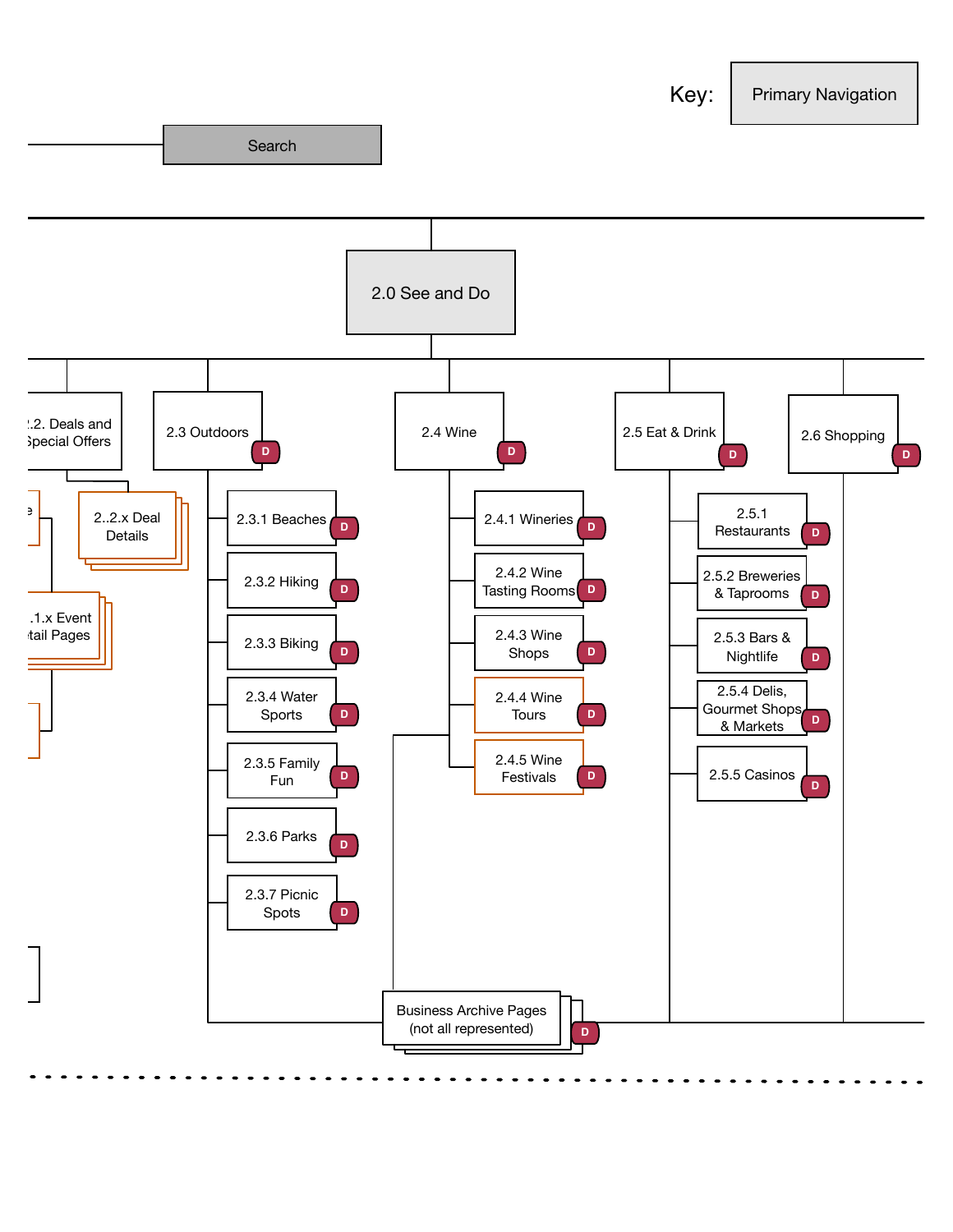





*These pages will have CTA's including and linking back to appropriate itineraries*